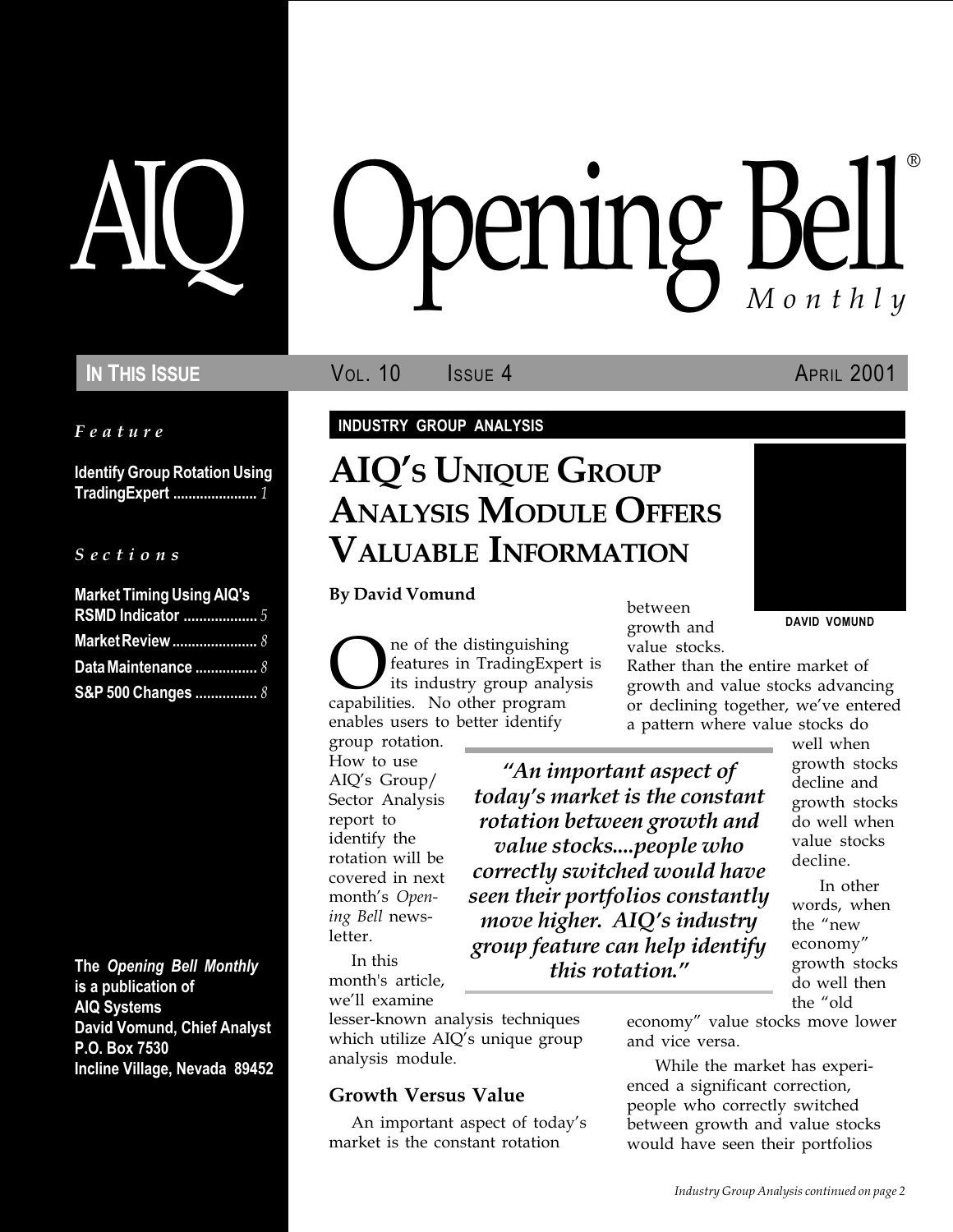# INDUSTRY GROUP ANALYSIS continued . . .

industry group feature can help identify this rotation.

Most people use the industry group structures that come with the TradingExpert software but it is very easy to create your own groups as well. To identify the rotation between growth and value stocks, we created an industry group to represent each style.

To get a good list of growth stocks we ran the Relative Strength report on March 10, 2000. This was the day of the Nasdaq top. An industry group was made of the stocks that appeared at the top of the report. This group includes names such as Broadcom Corp. (BRCM), LSI Logic (LSI), Network Appliance (NTAP), and JDS Uniphase (JDSU).

To get a list of value stocks we used the Dogs of the Dow strategy. With this strategy, we made a group of the 10 highest yielding Dow stocks. This group includes names such as Caterpillar (CAT), International Paper (IP), JP Morgan (JPM), and Philip Morris (MO).

In **Figure 1** we see a chart of both industry groups. Notice that when the high Relative Strength growth stocks are doing well, such

# PLEASE SEND CORRESPONDENCE TO:

Opening Bell Monthly G.R. Barbor, Editor P.O. Box 7530 Incline Village, NV 89452

AIQ Opening Bell Monthly does not intend to make trading recommendations, nor do we publish, keep or claim any track records. It is designed as a serious tool to aid investors in their trading decisions through the use of AIQ software and an increased familiarity with technical indicators and trading strategies. AIQ reserves the right to use or edit submissions.

For subscription information, phone 1-800-332-2999 or 1-775-831-2999.

© 1992-2001, AIQ Systems



as in the first quarter of 2000, then value stocks were sold. Conversely, when the value stocks did well in November 2000 through February 2001, then growth stocks were sold. You can deduce a lot

about the market environment by simply monitoring the performance of these two groups.

Unweighted Indexes

Hardware group IBM has a larger weighting in the group's calculation.

Standard & Poor's uses the same capitalization weighting when it comes to calculating the

The ability to compare an unweighted index to the actual index is extremely valuable information....This type of information is only available to AIQ users.

S&P 500 index. The largest-cap stocks influence the index much more than do the mid-sized companies.

An interesting study is to

AIQ industry groups are calculated on an unweighted basis, which means that each stock is given the same weight in the calculation of the group index. That differs from what is used at Standard & Poor's where the industry groups are capitalization weighted.

For instance, IBM is a much larger company than Palm so in Standard & Poor's Computersee how the S&P 500 index would look if each stock was equally weighted. Using AIQ's industry group feature, we created an industry group which contains the 500 stocks in the S&P 500. TradingExpert then calculated the group on an unweighted basis.

The fascinating result is found in **Figure 2**. The top graph displays the AIQ-created unweighted index of the S&P 500 stocks and the bottom one shows the actual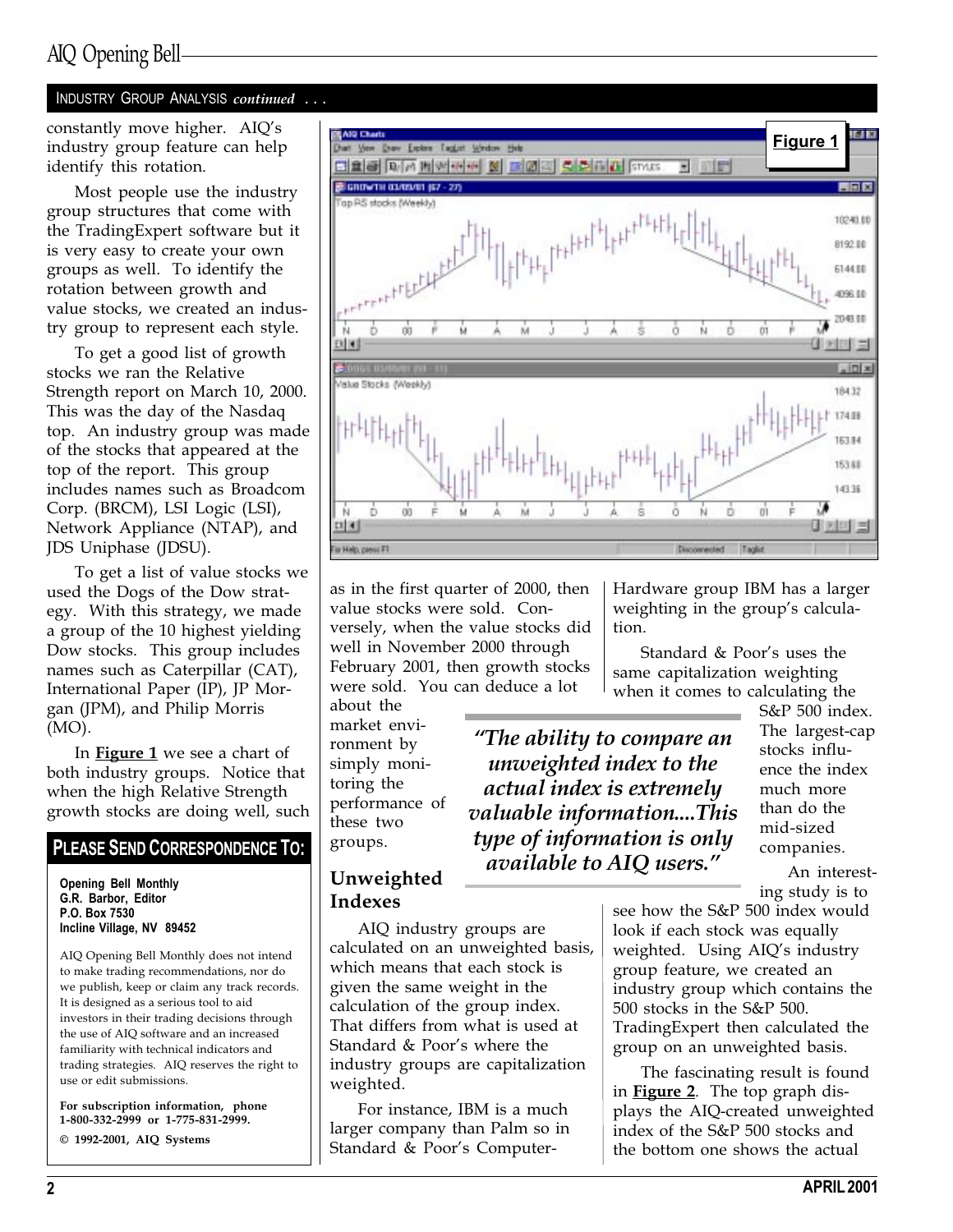#### INDUSTRY GROUP ANALYSIS continued . . .

S&P 500 index. Notice that for most of the time the two indexes moved together but then started to diverge in September. The actual S&P 500 index underwent a severe correction but the unweighted index rose in value.

By the end of February, the actual S&P 500 had corrected about 20% off its all-time high but the unweighted index was near its all-time high!

The ability to compare an unweighted index to the actual index is extremely valuable information. Figure 2 tells us that the largest S&P 500 stocks were the ones that were driving the index lower but the rest of the S&P 500 stocks were performing well. This isn't always the case. By performing this same analysis in 1998- 1999, we found the unweighted index underperformed the actual S&P 500 index. This type of information is only available to AIQ users.

## MatchMaker

One of the lesser used tools within TradingExpert is MatchMaker. MatchMaker uses a statistical method called Spearman Rank Correlation to compare the price activity of different tickers over a specific period of time. The result is a ranking where those tickers with the highest correlation (i.e., prices tend to move together) appear at the top and those with the lowest correlation (i.e., prices tend to move independent of one another) appear at the bottom.

The most common use of MatchMaker is to improve industry group structures by running correlation tests on each industry group compared to the stocks that comprise that industry group.



Those stocks that are highly correlated to their industry group index are kept while those stocks with low correlations are removed from the group. This technique was last covered in the June 1999 Opening Bell.

We used MatchMaker to see which industry groups move with the market and which groups move independent of the market... If you don't like the market but want to be invested, then you should be in the groups that move independent of the market.

> For this article, we used MatchMaker to see which industry groups move with the market and which groups move independent of the market.

> For our first test, we ran a correlation comparing the S&P 500 to all the industry groups in the AIQALL industry group structure. The time period covers both bull

and bear markets.

Here are the industry groups that show the highest correlation to the S&P 500:

Finance (Public TD Inv. Fund)

Telecommunications (Equipment)

> Finance (Investment Brokers)

Electrical (Misc. Components)

Media (Radio & Television)

It is important to follow these groups because they can give an indication of the market's

health. When finance groups are strong performers and rise to the top of  $AIQ's$  reports, that implies that the market is bullish.

Not too surprisingly, the stocks with the highest correlation to the S&P 500 are finance related. The four highest correlated stocks to the S&P 500 are Morgan Stanley Dean Witter (MWD), Lehman

Industry Group Analysis continued on page 4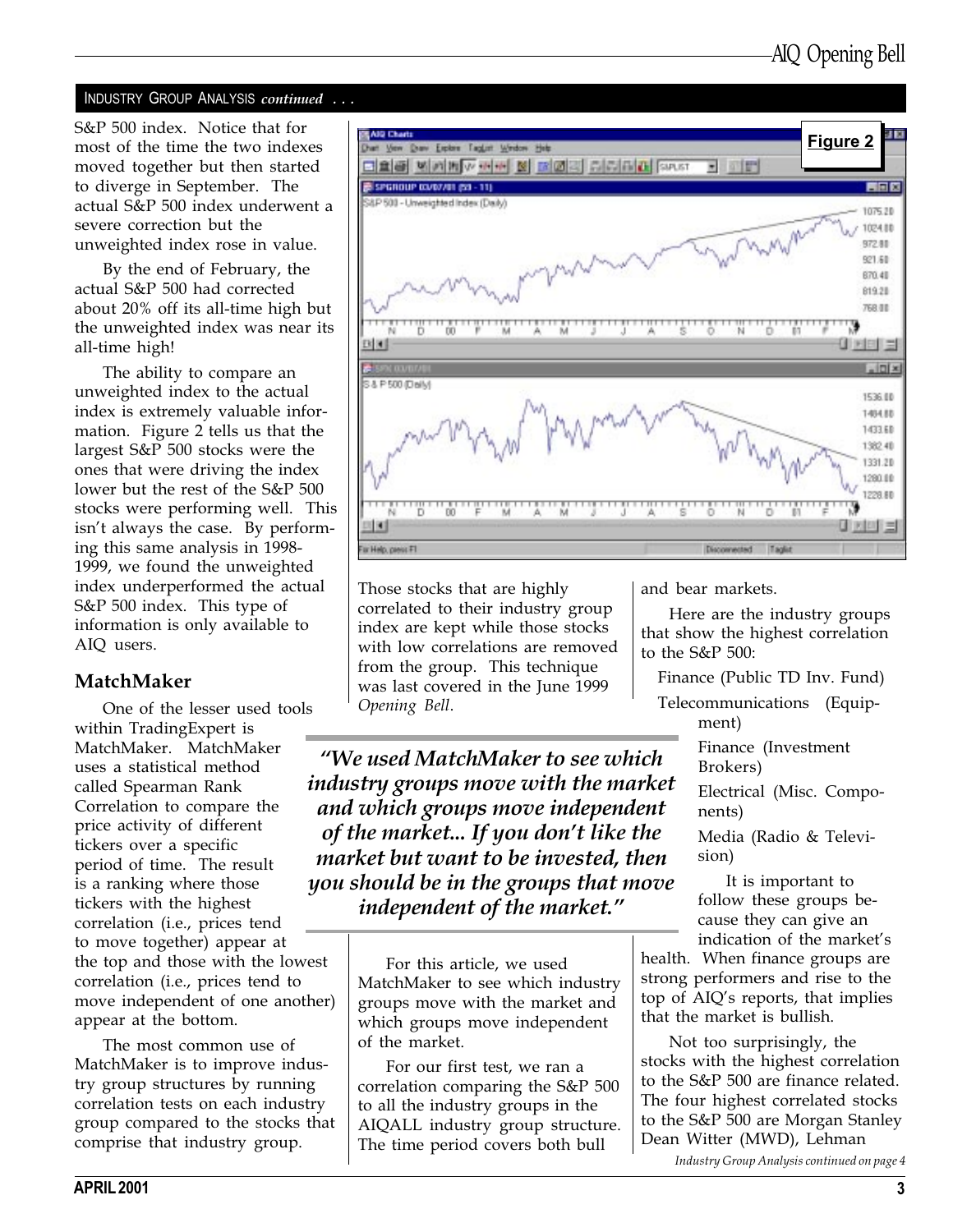# AIQ Opening Bell

### INDUSTRY GROUP ANALYSIS continued

Brothers (LEH), Citigroup (C), and Merrill Lynch (MER).

If you don't like the market but want to be invested, then you should be in the groups that move independent of the market.

Here are the groups that show the lowest correlation to the S&P 500 index:

Metal Ores (Gold)

Oil & Gas (Canadian Export & Production)

Food (Meat Products)

Food (Canned)

Food (Confectionery)

If the food groups are more attractive than most other groups, then the market is in an unstable environment.

The Nasdaq Composite is heavily weighted with technology issues so it is most highly correlated to technology groups. The groups with the highest correlation are:

Telecommunications (Equipment)

Computer (Software)

Computer (Local Networks)

Electrical (Semiconductors)

Internet (Services)

As you can see in the above examples, AIQ's industry group feature allows users to perform analysis that is not available to the general public or to most institutions.

In next month's Opening Bell newsletter, we'll discuss how the program is used to identify group rotation.  $\blacksquare$ 

David Vomund publishes VIS Alert, a weekly investment newsletter. For a sample copy of the newsletter, call (775) 831-1544 or go to www.visalert.com.

# BOOK REVIEWS

# TECHNOLOGY BUBBLE IN YEAR 2000 SPARKS INTERESTING READING

We are living in an ex-<br>traordinary time. When<br>Street is written, it will talk about traordinary time. When the history of Wall the 1929 Great Depression and it will talk about the 2000 technology bubble. In the last three years, we've seen a record one-year advance in the Nasdaq and then we've seen a record decline in the Nasdaq.

# Irrational Exuberence by Robert J. Shiller

During the bubble, two books were written: Dow 36,000 and Irrational Exuberance. History will

remember Dow 36,000 as a sign of the bubble and Irrational Exuberance as the book that correctly

predicted the market outcome.

Irrational Exuberance was written by Robert J. Shiller, a Professor of Economics at Yale University. The book serves as a warning that poorer performance is in the offing and he tells us how to respond.

The timeliness of the book is no longer important as the bubble has already burst, but Shiller's analysis is interesting and is convincingly documented. For example, he demonstrates that earnings growth does not drive the market. Examining the three biggest bull markets, he found that earnings growth and price growth don't correspond well at all.

While Irrational Exuberance is

written for popular as well professional readership, it often reads like a text book and is not recommended for casual reading.

# The Fortune Tellers by Howard Kurtz

One indication of the bubble is the growth of financial journalism. CNBC has become part of popular culture and has often overtaken CNN in ratings. Fifteen years ago there were few financial journalists. Today, CNBC is viewed in bars and gyms and the CNBC anchors are as famous as movie stars.

# History will remember **Trrational Exuberance' as the** book that correctly predicted the market outcome.

In his book, The Fortune Tellers, Howard Kurtz discusses the

influence that the financial commentators and analysts have. They not only report the news, they move markets in ways that provide huge windfalls for some investors while causing losses for others.

Sometimes this book reads like a marketing piece for CNBC. It provides a fascinating look at the pressures and dealings behind the scenes.

The Fortune Tellers provides fun reading for anyone who has witnessed the progression from FNN to CNN's Moneyline to the live coverage at CNBC. If you like Mark Haines, Ron Insana, David Faber, Maria Bartiromo, and Jim Cramer  $-$  then you will love this  $book.$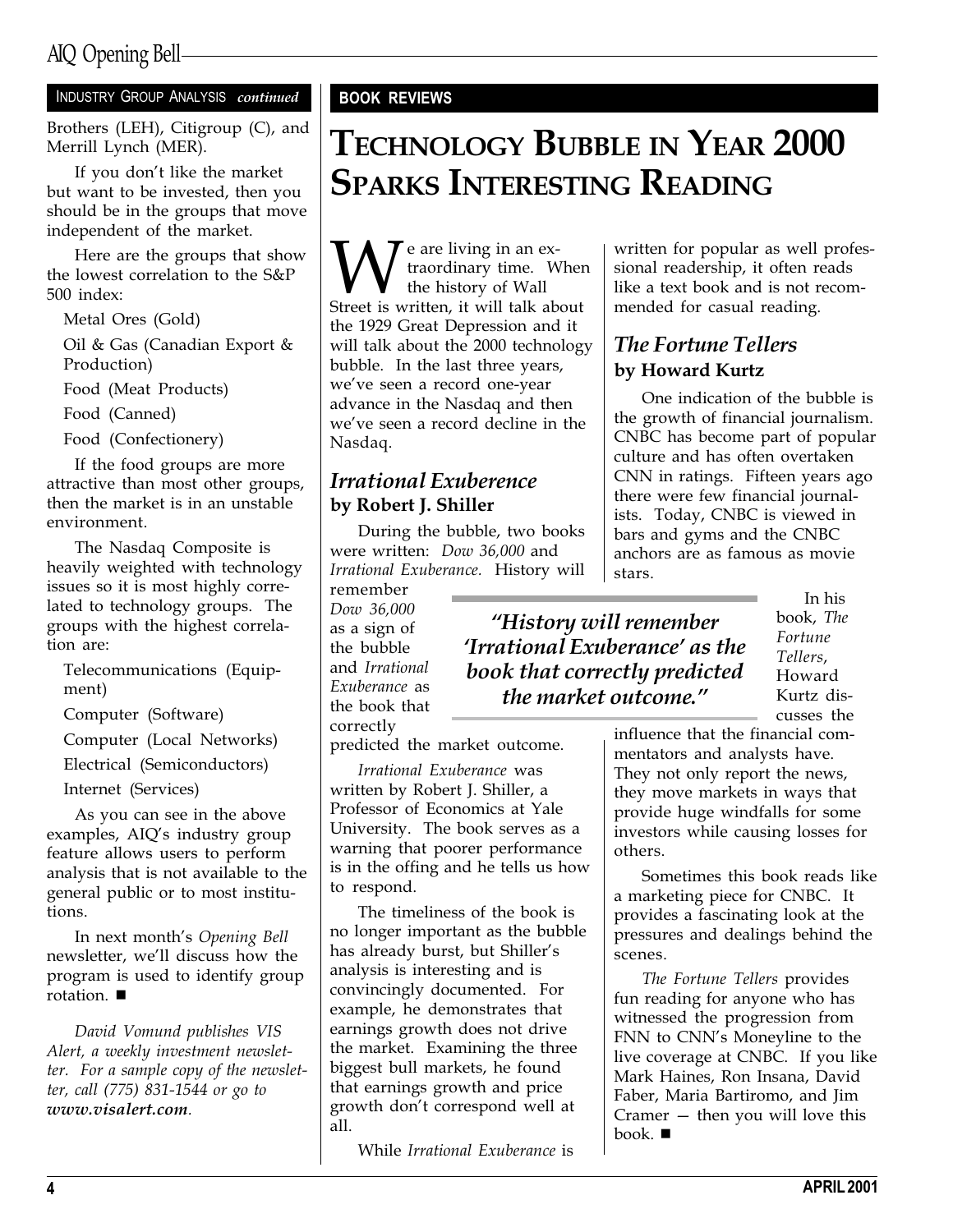## MARKET TIMING USING RSMD

# TESTING CONFIRMS THAT AIQ'S RSMD INDICATOR IS SIGNIFICANT MARKET TIMING TOOL

By David Vomund

The RSMD indicator plays an important role in my analysis. In past articles, we've discussed how this relative strength indicator can be used to help decide whether to concentrate on Nasdaq or S&P 500 stocks. This indicator can also be used as a market timing tool.

When the RSMD indicator favors the Nasdaq over the S&P 500, then people are willing to take more aggressive positions and the market is generally more favorable. When the indicator favors the S&P 500 over the Nasdaq, then money has moved to more conservative stocks and the market is generally unfavorable. In this article, we'll put this market timing technique to the test.

RSMD is a relative strength indicator that is exclusive to AIQ's TradingExpert. It takes the commonly used relative strength indicator and plugs it into the MACD formula. In effect, RSMD is a momentum of relative strength indicator.

When plotting the Nasdaq Composite (OTC), you plot the RSMD SPX indicator to get the relative strength of the Nasdaq versus the S&P 500. When this indicator is rising then the Nasdaq is outperforming the

S&P 500. When the indicator is falling then the S&P 500 is outperforming the Nasdaq.

Although this indicator is designed to tell which of two markets is outperforming, it can also be used for market timing.



We've noticed that the market environment is much more friendly when the Nasdaq outperforms the S&P 500. This is especially true for growth investors but it is also true if you buy non-

RSMD SPX indicator with daily charts gives too many whipsaws but using crossovers on weekly charts is too slow. Rather than changing the settings, we use the indicator in the weekly format and

> look for a trend reversal of two straight weeks rather than waiting for a crossover.

RSMD is a relative strength indicator that is exclusive to  $AIO$ 's TradingExpert. Although this indicator is designed to tell which of two markets is outperforming, it can also be used for market timing.

> Nasdaq stocks as well. When the Nasdaq is outperforming then people are willing to aggressively invest their portfolios, implying confidence in the market. The opposite is true when the S&P 500 outperforms.

We've found that using the

Until now, we have never tested to see if the two-week reversal is the best use of the indicator. For our test we used a

one-week reversal, a two-week reversal, and the crossover of the two lines. Let me explain this with the aid of a graph.

In **Figure 3** we are plotting the Nasdaq Composite's weekly RSMD SPX indicator.

Market Timing Using RSMD continued on page 6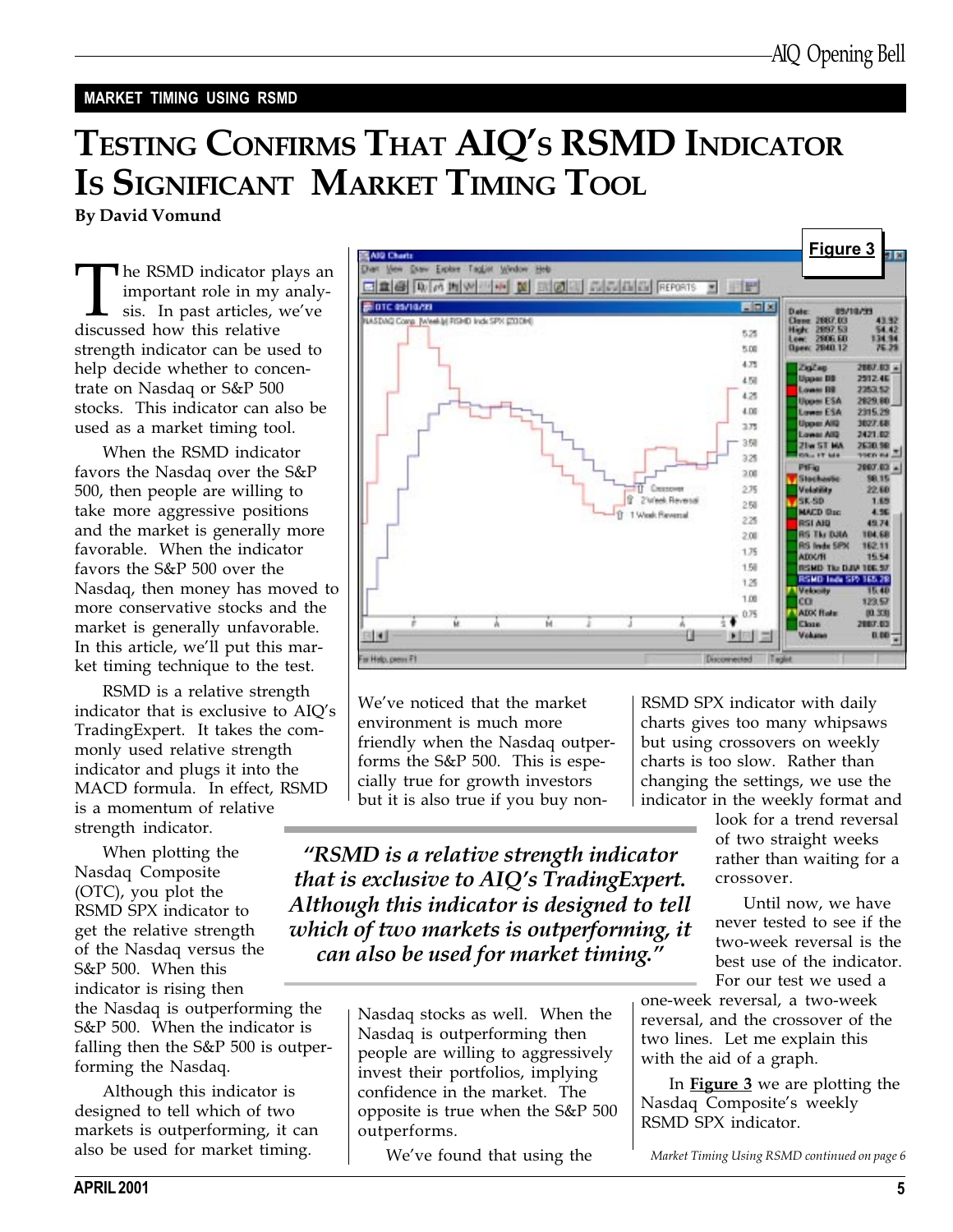# AIQ Opening Bell

#### MARKET TIMING USING RSMD continued . . .

| <u>Table1</u><br><b>Trade Details During Times When</b><br><b>OTC Outperforms S&amp;P 500</b> |           |                    |                                                       |           |                    |                                                 |           |                    |
|-----------------------------------------------------------------------------------------------|-----------|--------------------|-------------------------------------------------------|-----------|--------------------|-------------------------------------------------|-----------|--------------------|
| <b>RSMD SPX</b><br>1 Week Reversal<br><b>Buy Date</b>                                         | Sell Date | S&P 500<br>$%$ Ch. | <b>RSMD SPX</b><br>2 Week Reversal<br><b>Buy Date</b> | Sell Date | S&P 500<br>$%$ Ch. | <b>RSMD SPX</b><br>Crossover<br><b>Buy Date</b> | Sell Date | S&P 500<br>$%$ Ch. |
| 2/16/96                                                                                       | 6/7/96    | 3.91               | 2/23/96                                               | 6/14/96   | 1.03               | 3/15/96                                         | 6/28/96   | 4.5                |
| 8/30/96                                                                                       | 10/18/96  | 9.02               | 9/6/96                                                | 10/25/96  | 6.90               | 9/20/96                                         | 11/1/96   | 2.44               |
| 12/6/96                                                                                       | 12/20/96  | 1.25               | 12/13/96                                              | 12/27/96  | 3.86               | 1/10/97                                         | 2/14/97   | 6.45               |
| 1/3/97                                                                                        | 2/7/97    | 5.55               | 1/10/97                                               | 2/14/97   | 6.45               | 5/23/97                                         | 11/7/97   | 9.50               |
| 4/11/97                                                                                       | 4/18/97   | 3.89               | 5/9/97                                                | 10/24/97  | 14.17              | 2/13/98                                         | 5/29/98   | 6.93               |
| 5/2/97                                                                                        | 6/13/97   | 9.88               | 1/30/98                                               | 5/29/98   | 11.29              | 7/10/98                                         | 8/28/98   | $-11.78$           |
| 6/20/97                                                                                       | 7/4/97    | 1.50               | 7/3/98                                                | 8/28/98   | $-10.40$           | 11/13/98                                        | 3/12/99   | 15.00              |
| 7/11/97                                                                                       | 10/17/97  | 3.00               | 11/6/98                                               | 2/26/99   | 8.53               | 4/2/99                                          | 4/16/99   | $-0.16$            |
| 1/23/98                                                                                       | 3/20/98   | 14.78              | 4/9/99                                                | 4/23/99   | 22.16              | 7/9/99                                          | 8/20/99   | $-4.75$            |
| 3/27/98                                                                                       | 4/10/98   | 1.30               | 7/2/99                                                | 8/13/99   | $-4.57$            | 8/27/99                                         | 3/31/00   | 11.15              |
| 4/17/98                                                                                       | 5/22/98   | $-1.09$            | 9/3/99                                                | 10/29/99  | 0.42               | 9/1/00                                          | 9/15/00   | $-3.61$            |
| 6/26/98                                                                                       | 8/21/98   | $-4.59$            | 11/12/99                                              | 3/24/00   | 9.41               |                                                 |           |                    |
| 9/25/98                                                                                       | 10/2/98   | $-4.03$            | 6/16/00                                               | 8/4/00    | $-0.10$            |                                                 |           |                    |
| 10/30/98                                                                                      | 2/19/99   | 12.79              | 9/1/00                                                | 9/15/00   | $-3.61$            |                                                 |           |                    |
| 4/2/99                                                                                        | 4/16/99   | 1.95               | 1/19/01                                               | 2/16/01   | $-3.05$            |                                                 |           |                    |
| 6/25/99                                                                                       | 8/6/99    | $-1.14$            |                                                       |           |                    |                                                 |           |                    |
| 8/27/99                                                                                       | 10/22/99  | $-3.46$            |                                                       |           |                    |                                                 |           |                    |
| 11/5/99                                                                                       | 3/17/00   | 6.88               |                                                       |           |                    |                                                 |           |                    |
| 6/9/00                                                                                        | 7/28/00   | $-2.54$            |                                                       |           |                    |                                                 |           |                    |
| 8/25/00                                                                                       | 9/8/00    | $-0.79$            |                                                       |           |                    |                                                 |           |                    |
| 1/12/01                                                                                       | 2/9/01    | $-0.27$            |                                                       |           |                    |                                                 |           |                    |

TradingExpert's Zoom feature was used to make the indicator cover the entire screen. This helps us to more clearly see the movement in the indicator. When the indicator's fast line is rising then the Nasdaq Composite is outperforming the S&P 500, making for a more bullish market.

Tip: To expand an indicator plot to fill the entire chart window, position your mouse cursor on the indicator plot and press the  $Z$  key. Pressing the  $Z$  key again restores the indicator plot to its original size.

A buy signal using the RSMD

SPX indicator is when the fast line crosses above the slower signal line. A quicker interpretation is to simply look for direction changes instead of crossovers. For example, in Figure 3 the indicator was moving lower in April and May but began to reverse direction in June. Using a one-week reversal method, we buy when the indicator rises for the first time (see first arrow). Using a twoweek reversal method, we wait for the indicator to rise for two consecutive weeks (see second arrow). Finally, we tested the

indicator using a crossover of its signal line (see third arrow).

Table 1

T

Since we are testing the indicator's market timing effectiveness, in our testing we purchase the S&P 500 index during time periods when the Nasdaq Composite outperforms and then move to cash during time periods when the S&P 500 outperforms. The reason we purchase the S&P 500 instead of the Nasdaq Composite is because we are testing for market timing and the S&P 500 is a better measure of the entire market.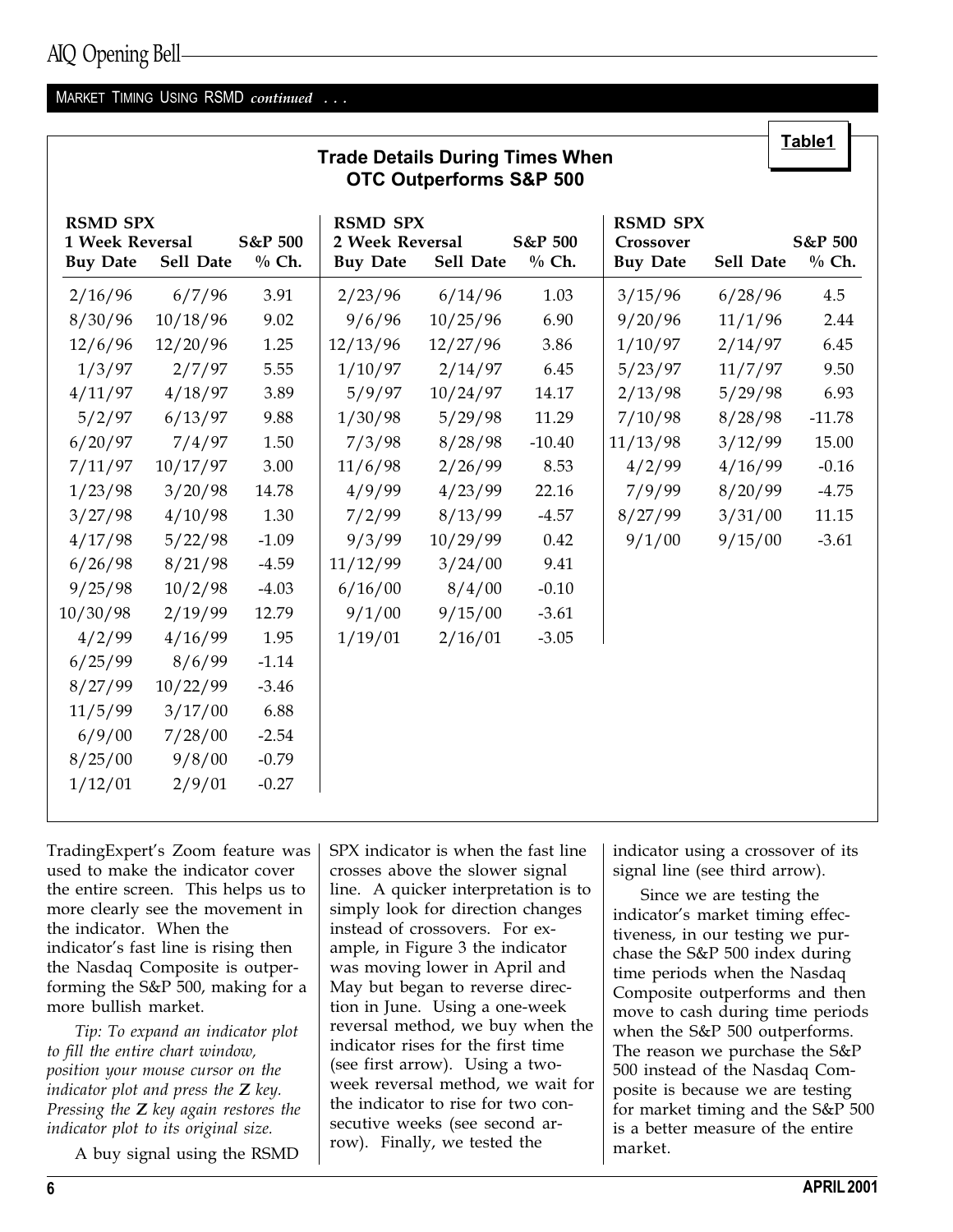#### MARKET TIMING USING RSMD continued . . .

| <b>Summary Statistics (1/1/96 - 03/23/01)</b> |                                                   |                                                            |                           |                               |  |  |
|-----------------------------------------------|---------------------------------------------------|------------------------------------------------------------|---------------------------|-------------------------------|--|--|
|                                               | $S&P 500 %$ Return<br>when the SPX<br>Outperforms | <b>S&amp;P 500 % Return</b><br>when the OTC<br>Outperforms | <b>Trades</b><br>Per Year | $\%$ of Time<br>in the Market |  |  |
| 1 Week Reversal                               | 9.72%                                             | 72.00%                                                     | 4.0                       | 52%                           |  |  |
| 2 Week Reversal                               | 28.60%                                            | 76.39%                                                     | 2.8                       | 54%                           |  |  |
| Crossover                                     | 33.64%                                            | 38.00%                                                     | 2.1                       | 48%                           |  |  |

Past performance does not guarantee future results

The trade-by-trade results for the one-week and two-week reversals are found in Table 1. We see that using a one-week reversal technique, the Nasdaq Composite's RSMD SPX indicator was moving lower until February 16, 1996, the week the indicator first rose in value. We purchased the S&P 500 on the following day's opening price and held it until June 7, 1996. June 7 represents the

day that the indicator had its first decrease in value. Funds were moved to the money market on the following day's opening price.

Table 2 shows the all-important summary statistics. The time period of our testing is from January 1996 through March

23, 2001. This time period includes both bull and bear markets. Previous to the study, we

believed that the market was more favorable when the Nasdaq outperformed the S&P 500. Our study confirmed this is the case. Looking at the one-week reversal method, the five year return was only 9.72% when you bought the S&P 500 during time periods when the RSMD indicator favored the S&P 500 over the Nasdaq. However, by buying the S&P 500 when the Nasdaq Composite was outperforming, the return dramatically increased to 72%. This demonstrates the most critical point of this article: the overall market is more bullish when the Nasdaq outperforms the S&P 500.

Further examining Table 2, we see that the highest return was realized by waiting for the RSMD SPX indicator to rise or fall on two

"By buying the  $S\&P$  500 when the Nasdaq Composite was outperforming, the return dramatically increased to 72%. This demonstrates the most critical point of this article: the overall market is more bullish when the Nasdaq outperforms the S&P 500.

> consecutive weeks before making a market timing move. The return using this technique was 76.4%. Waiting for a crossover of the two lines is too slow a technique as its overall return fell to 38.0%.

> To use this two-week reversal strategy, plot the Nasdaq Composite (OTC) and display its RSMD SPX indicator. Once this indicator rises for two consecutive weeks, then buy the S&P 500 index. Hold the S&P 500 until the indicator falls for two consecutive

weeks, at which time move to cash and wait for the next signal.

By using the two-week reversal method, the 1995 to March 2001 return was 76% with an average of only 2.8 trades per year. Although this return is about 10% less than buying-andholding the S&P 500 over the same time period, the results are exceptional since you are in the market only about 54% of the time.

> Before applying this market timing technique, verify the twoweek reversal trade dates in Table 1. Once you can duplicate the trade dates on your system, then you understand the technique.

When viewing the weekly RSMD SPX indicator, you should plot as little data as possible and use the Zoom feature to more closely see the indicator. To detect the buy and sell signals, you must look at the movement of the indicator lines on the chart rather than the RSMD indicator value, which is meaningless.

In next month's Opening Bell, we'll perform the same study using the S&P 500's MACD indicator.  $\blacksquare$